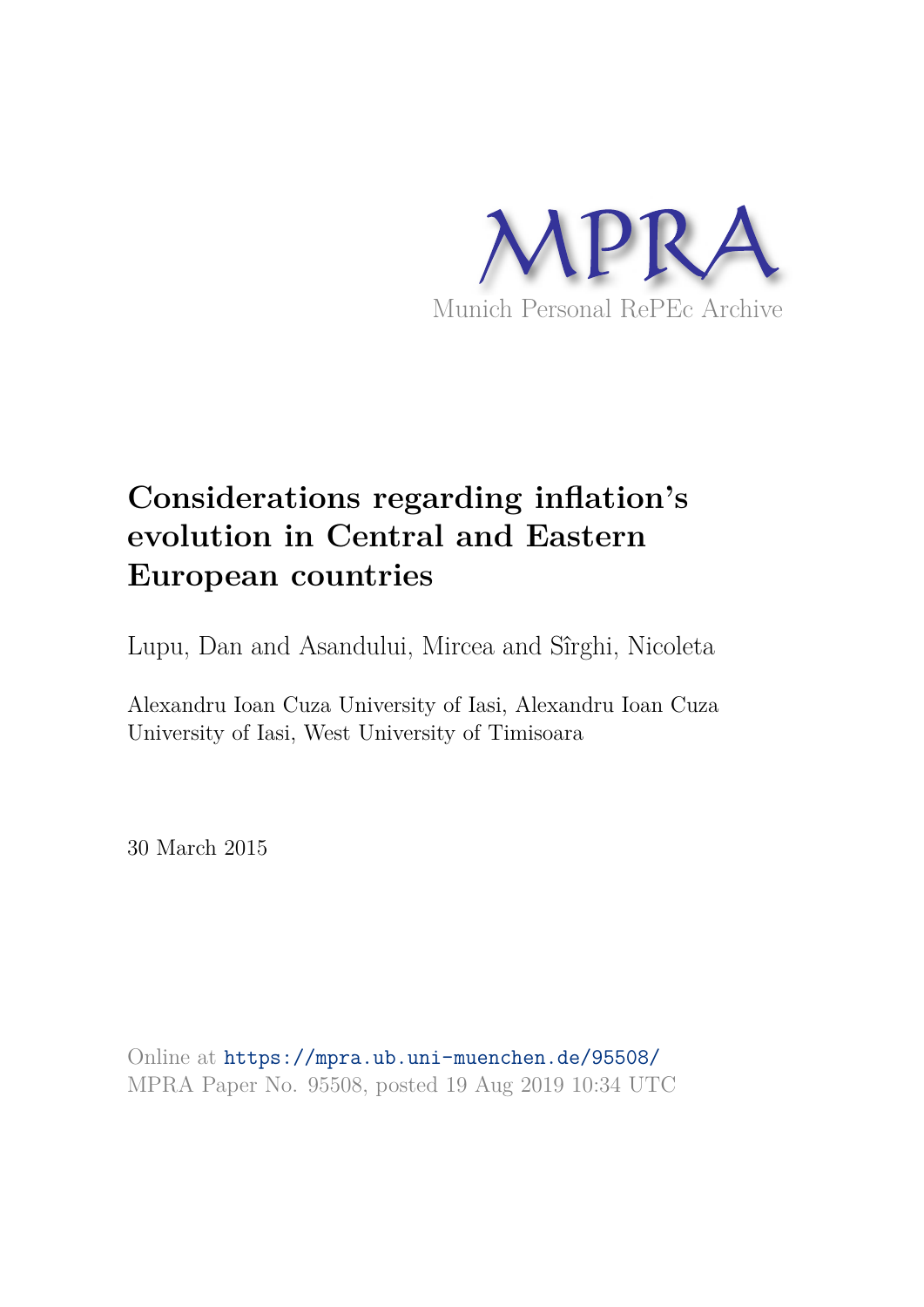# **CONSIDERATIONS REGARDING INFLATION'S EVOLUTION IN CENTRAL AND EASTERN EUROPEAN COUNTRIES**

#### **Dan Lupu**

Alexandru Ioan Cuza" University of Iasi, Carol 1 Ave., no. 22, 700505, Iasi, Romania; E-mail: [dan.lupu@uaic.ro](mailto:dan.lupu@uaic.ro) 

## **Nicoleta Sîrghi**

Faculty of Economics and Business Administration West University of Timisoara J.H. Pestalozzi, 16 300115 Timisoara Romania Tel: +40-256-592504 E-mail: [nicoleta.sirghi@e-uvt.ro](mailto:nicoleta.sirghi@e-uvt.ro) 

**Mircea Asandului\***  Alexandru Ioan Cuza University of Iasi, Carol 1 Ave., no. 22, 700505, Iasi, Romania; E-mail: mircea.asandului@uaic.ro

*Dan Lupu, Ph.D. (in Finance)* is Assistant Professor within Department of Finance, Faculty of Economics and Business Administration, Alexandru Ioan Cuza University of Iasi. His current research includes the domains of international finance, corporate finance and financial econometrics. Since 2012, he coordinates the Journal of Public Administration, Finance and Law. His articles have been published in various international journals, such as Amfiteatru Economic, Economic Computation and Economic Cybernetics Studies and Research, Transformation in Business and Economics and others.

**Nicoleta Sîrghi,** *Ph.D. (in Economics)* is Associate Professor of Economics at the Faculty of Economics and Business Administration, West University of Timisoara, Romania. Her current research focuses on applied economics, entrepreneurship and the economic analysis, game theory with applications in economics. She has presented a great number of papers in these fields in scientific journals and conference proceedings (IBIMA International Conference, WSEAS International Conference etc.). She has been a regular referee of papers for International Business Information Management Conference (IBIMA). She has published in the International Journal of Bifurcation and Chaos (IJBC), and in the Journal of Eastern Europe Research in Business and Economics (JEERBE).

**\*Mircea Asandului,** *Ph.D. (in Statistics)* is Assistant Professor within Department of Accounting, Business Information Systems and Statistics, Faculty of Economics and Business Administration, Alexandru Ioan Cuza University of Iasi. In 2006 he completed his studies in computer science at the Gheorghe Asachi University of Iasi and in 2011 he earned his PhD in Statistics. His interest areas are financial econometrics, regional development and sampling surveys. Since 2009, he coordinates several activities for the International Conference on Globalization and Higher Education in Economics and Business Administration. His articles have been published in various international journals, such as Emerging Markets Finance and Trade, Economic Computation and Economic Cybernetics Studies and Research, PlosONE Transformation in Business and Economics and others.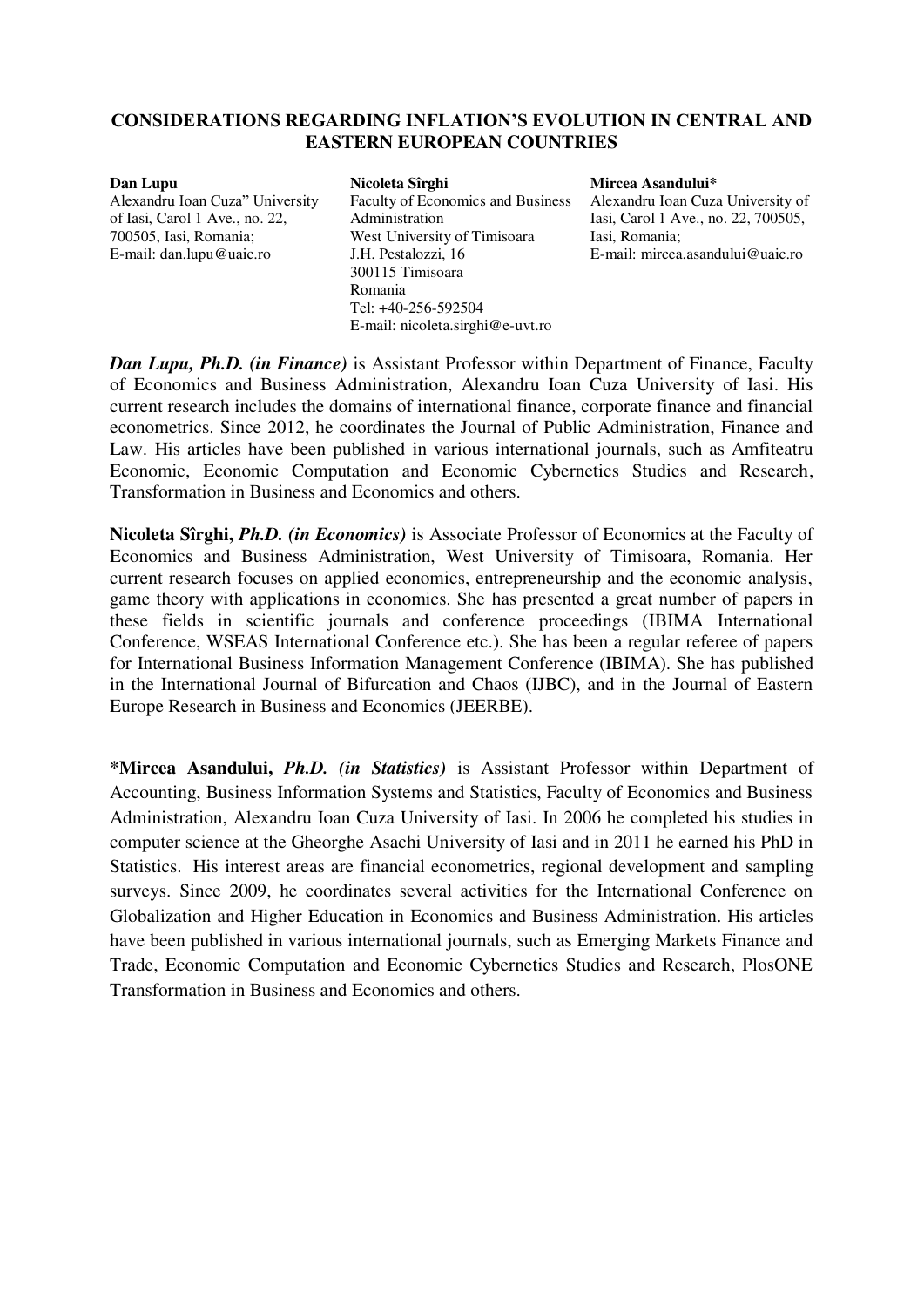**Abstract:** *Inflation is a macroeconomic phenomenon, intensively experimented by the Central and Eastern European (CEE) countries, new members of the European Union. The analysis was performed on a group of 10 Central and East European countries for the period 1990- 2014. The aim of this study is to analyse the inflation phenomenon in this countries in the mentioned period that has been characterized by passing from hyperinflation to deflation. The evolution of inflation rate is extremely important in the present context because of the EU integration and because differences between inflation rates will influence real wages and interest which, in their turn, will affect the capital flows and labour force. The research methodology is new, quitting the classical analyses of ARCH type and instead using the Markov Switching – Auto Regressive (MS-AR) model.* 

*Keywords*: inflation, Markov Switching-Auto Regressive (MS-AR) model, Consumer Price Index, CEE countries *JEL Classification*: E30, E31, E37, E39, C43

#### **Introduction**

Inflation has been a major economic problem in transitioning economies of East Europe in the last 25 years. The starting point of the transition period, the 90s, witnessed high rates of inflation due to price liberalization and structural reforms, intended to transform the Eastern economies into market economies (Petreski, 2011). Even if subsequently inflation decreased to acceptable values, the EU adherence of the East European countries brought about new perspectives. Sooner or later, all East European countries will have to adopt the Euro as own currency by meeting the criteria specified in the Maastricht Treaty of which one refers to inflation: the country that wishes to adopt the Euro needs to have an inflation rate that should not exceed by 1.5 percentage points the top 3 countries in terms of price evolution (Fountas et al., 2004). But, at this point, few East European countries fulfil this criterion: the causes date back before the crisis and relate to high rates of economic growth, important foreign investments and loan boom.

In the evolution of the inflation rate in East European countries one can distinguish three stages (Drine and Rault, 2006; Viorica, 2014). The first stage comprises the beginning years of the 9<sup>th</sup> decade when all these countries were faced with high and extremely volatile inflation, sometimes experiencing inflation of 2 or 3 digits. The causes resided in the price liberalization and depreciation of exchange rate; after 1995, all countries passed to single-digit inflation as a consequence of structural reforms and price stabilization.

The second period represented by the first years of the 2000s is characterized by moderate rates of inflation in almost all countries (Hasanov, 2011; Pintilescu et al, 2014). The simultaneous economic shocks caused by the drop in demand from EU and Russia and increase in offer determined by the decrease in oil and food price led to important decreases in inflation rate during this period (De Grauwe and Schnabl, 2008). In exchange, Bulgaria and Romania implemented with much difficulty the structural reforms and therefore these countries witnessed the hyper-inflation phenomenon. After the powerful banking and financial crisis in 1997, Bulgaria introduced the currency board which finally led to inflation mitigation. Romania hardly reached inflation values of one digit during this period; the situation began to change after 2005 (Lupu and Asandului, 2014).

The third period corresponds to the adherence and post-adherence to the EU: in a first stage, inflation rate strongly decreased after which it continuously increased until 2008 under the influence of the credit boom (Caporale, 2014). The global financial crisis strongly hit these countries as well; inflation and namely aggregate demand registered significant decreases. Currently, most of the Eastern countries, being strongly correlated from an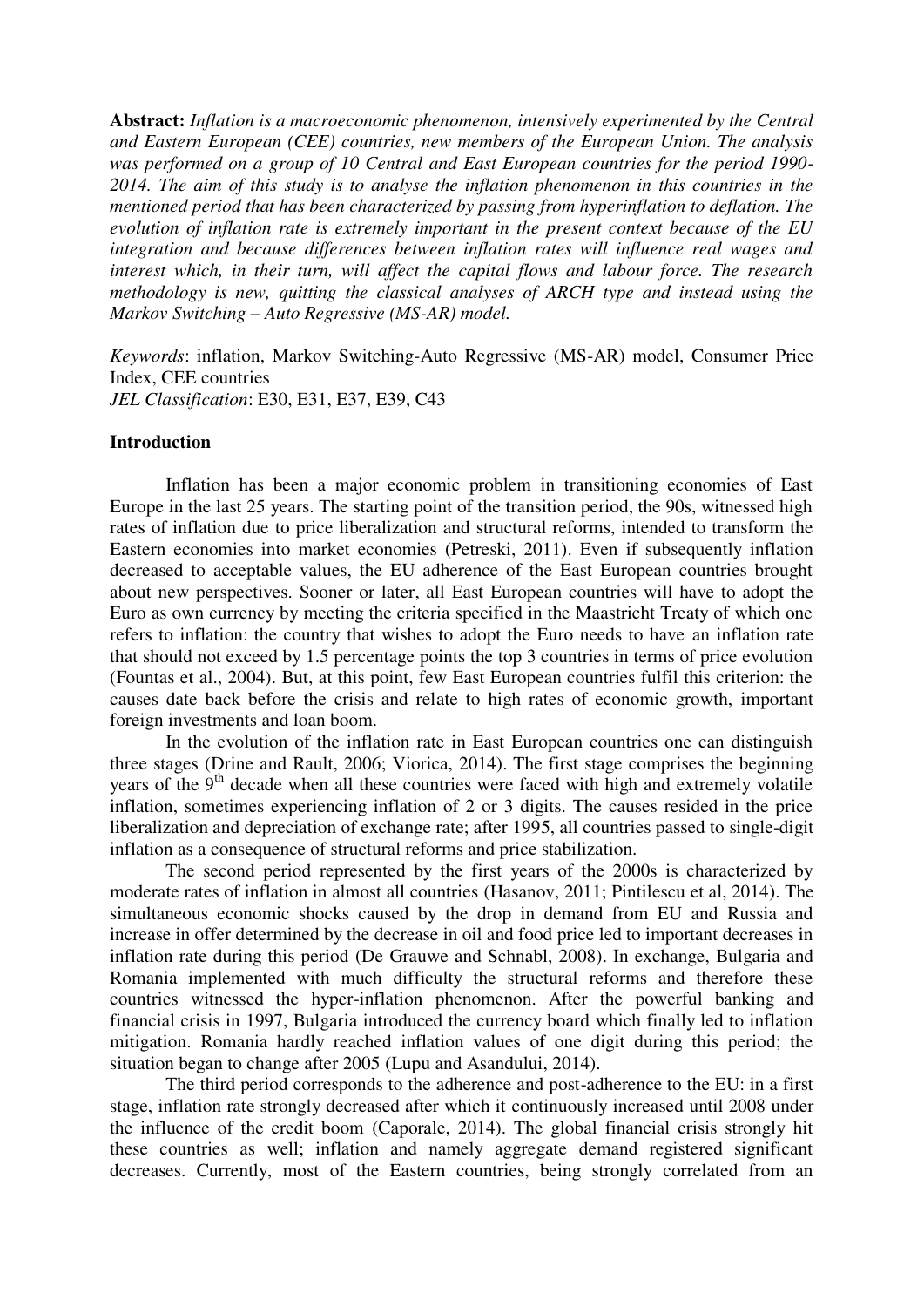economic point of view with the EU countries, present the negative phenomenon of deflation, for the first time in 25 years.

The previous studies on inflation in the New Member States strongly differ in terms of objective and methodology: most of the studies focus only on eight countries and on the period 1990-2004 (Cihak, 2001); few studies include Bulgaria and Romania in their analysis (Brada et al., 2005; Kocenda et al., 2006; Kutan and Yigit, 2004), or the period after the second extension in 2007 (Becker and Hall, 2009; Siklos, 2010); the analysis of time series by means of ARCH/GARCH models is used exclusively (Fountas et al., 2004; Kutan and Yigit, 2004; Hasanov, 2011; Viorica et al., 2014).

The present research aims to consider following aspects: the period of analysis is relatively long from 1990 until 2014 and comprises the passage to the market economy, the EU adherence and two economic crises; the inclusion of the 10 countries that adhered to the EU during this period; the methodology used is Markov Switching type (only two previous studies use this methodology for these countries).

The paper is structured as follows: Section 1 presents the review of the literature. Here, the attention is focused on highlighting the major contribution the inflation dynamics of East European countries and West European countries. Section 2 describes the methodology of research including its operationalization through the Markov Switching-Auto Regressive (MS-AR) model Section 3 emphasizes the research methodology and results provided by the estimation of MS-AR model for 10 East European countries. Section 4 presents the main conclusions of the research and also the further research directions are provided.

## **1. Literature review**

In the specialty literature there have been fierce debates on the correct use of inflation dynamics and namely the nature of its integration level (Bhar and Hamori, 2004, Butt et al., 2010). An integrated process is a non-stationary one: the exterior shocks on the series values are rather permanent than temporary. This paper uses this type of approach for inflation which is seen as a time series governed by two different regimes that interchange based on a probabilistic process (Markov switching process). The pioneer of the studies in this field is Hamilton (1989), who starting from the restrictions imposed for the ARCH/GARCH processes, develops this methodology. Subsequently, inflation becomes a study object using Markov-type processes for other authors.

Kim (1993) analyzes the inflationist phenomenon in the USA for the period 1958- 1990 and shows that especially high inflation has long-term negative effects on inflation volatility. Simon (1996) applies a Markov model to study inflation in Australia for the period 1960-1995 and concludes that this phenomenon can be represented through correlations with past inflation rates and GDP and the inflection points of the indicator are found at the beginning of the years 70s and 90s. At EU level, Thams (2007) studies the phenomenon of inflation transmission in France, Germany, Italy, Netherlands and Spain for the period 1970- 2006. The author discovers that during 1970-1980 there were important changes of regime for inflation; after 1990, these changes do not manifest anymore and inflation becomes a stable mechanism.

For East Europe, the studies that use this methodology are scarce and analyse especially the correlations between the inflation of East European countries and West European countries.

The first study that uses the Markov methodology belongs to Białowolski (2006) for Poland during 1992-2005. The author discovers that during high inflation periods the variation of the indicator becomes unstable; the use of non-linear models provides better results than traditional ARCH-type models for that respective country.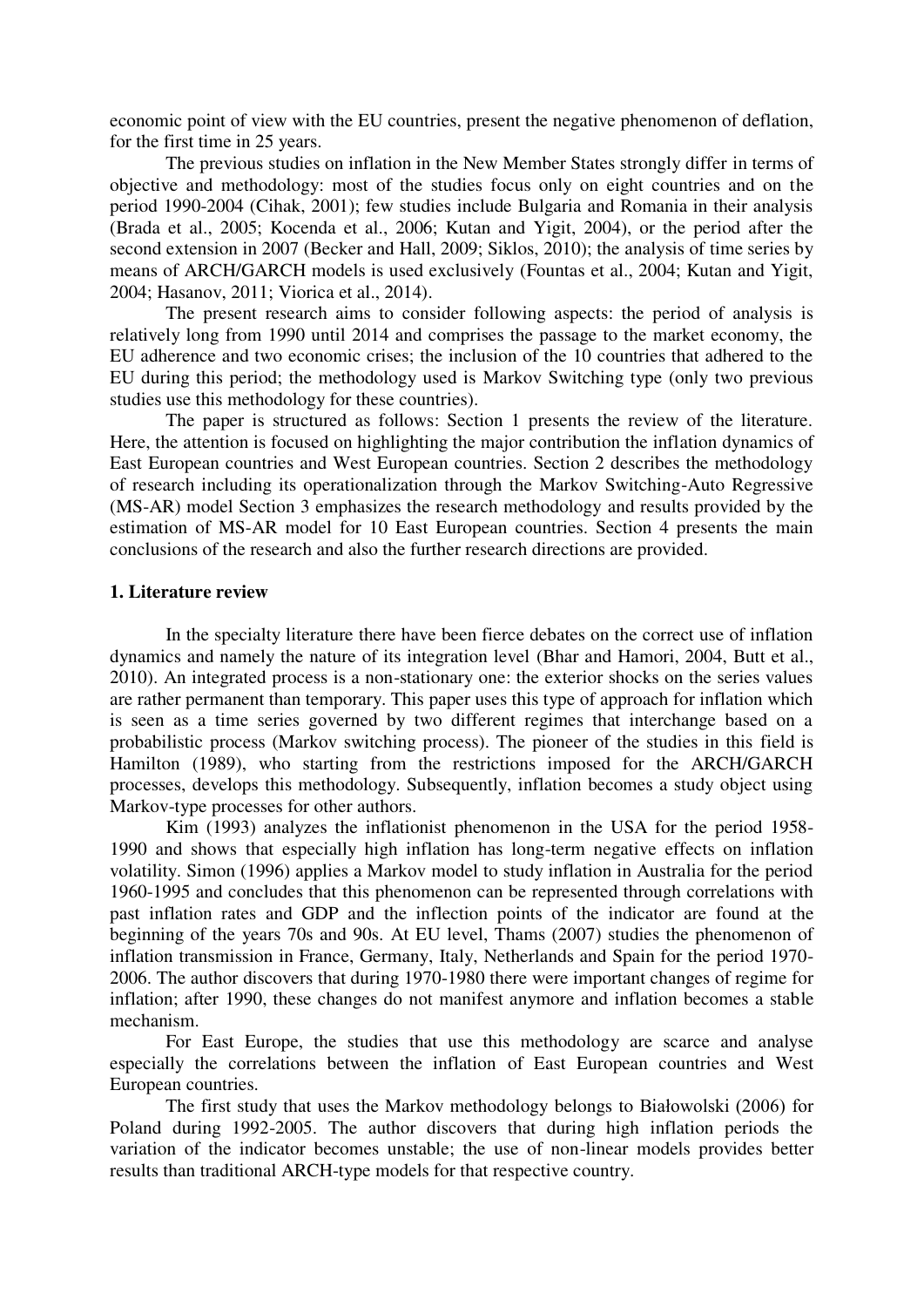Franta, Saxa and Šmídková (2007) analyze inflation for four East European countries, new EU members (Czech Republic, Hungary, Poland and Slovakia) during 1993-2005. The authors show that for these countries there are frequent structural breaks which lead to the non-applicability of traditional analysis models. Starting from these observations, it is discovered that the variations of inflation in the Western and Eastern countries are not as substantial as the previous studies showed, the difference between the two phenomena being given by the previous behaviour of prices in the Eastern countries.

Nath & Tochkov (2011) analyze the Eastern countries from the point of view of inflation convergence related to the fulfilment of the Maastricht Treaty criteria for the adoption of the Euro during the period 1990-2009. The authors conclude that during that period there was a major shift in the Eastern countries and the process was not uniform, splitting the countries in two categories: the first one meeting the convergence criteria and the second one (Bulgaria, Romania) that needed to improve its values in order to reach the European objective.

Mladenović & Nojković (2012) study the phenomenon of inflation persistence in the following countries: Slovakia, the Czech Republic, Poland, Hungary, Romania and Serbia, for the period 1995-2010. The authors reach the conclusion that the Czech Republic and Slovakia have small inflation persistence, while Hungary, Poland, Romania and Serbia experience a moderate indicator; the shifts of the Markov regime go to changes in inflation persistence, and a significant role is played by the previous values and behaviour of inflation.

### **2. The methodology and the Markov Switching – Auto Regressive (MS-AR) model**

In this study, it is used a Markov Switching – Auto Regressive (MS-AR) model, which is an extension to non-linear processes of the AR model. The model was originally developed by Hamilton (1989) to define changes between fast and slow growth regimes in the US economy.

The Markov Switching – Auto Regressive (MS-AR) model assume that the regime switching are exogenous and there are fixed probability for each regime changes. In this type of model, time series can have regular shifts during one regime, where the values and mean of the series may be different. Supposing that  $r_t$  is a time series, generated by an autoregressive process of order p, for which the mean and the variance follow a switching regime:

$$
r_t = \mu(S_t) + \sum_{i=1}^p \phi_i (r_{t-i} - \mu(S_{t-i})) + \sigma^2(S_t) \varepsilon_t
$$

where  $\mu$  (mean) and  $\sigma^2$  (variance) of the process depend on the regime set at moment t, expressed as a discrete variable  $S_t$ ,  $\phi_i$  represents the parameters of the model,  $\varepsilon_t$  is the error term, which follows a process  $N(0, 1)$ .  $S_t$  is a Markov process, taking the values 1... n and represents the following matrix of the probabilities:

$$
P = \{p_{ij}\} \ i, j = 1, 2, \ldots n
$$

where  $p_{ii} = Pr[S_i=i] S_{i-1}=i]$  with  $\Sigma p_{ii}=1$  for all i and j.

The mean ( $\mu$ ) and the variance ( $\sigma^2$ ) specific to the Markov regime are given by the following equations:

$$
\mu(S_t) = \mu_1(S_{1,t}) + \ldots + \mu_n(S_{n,t})
$$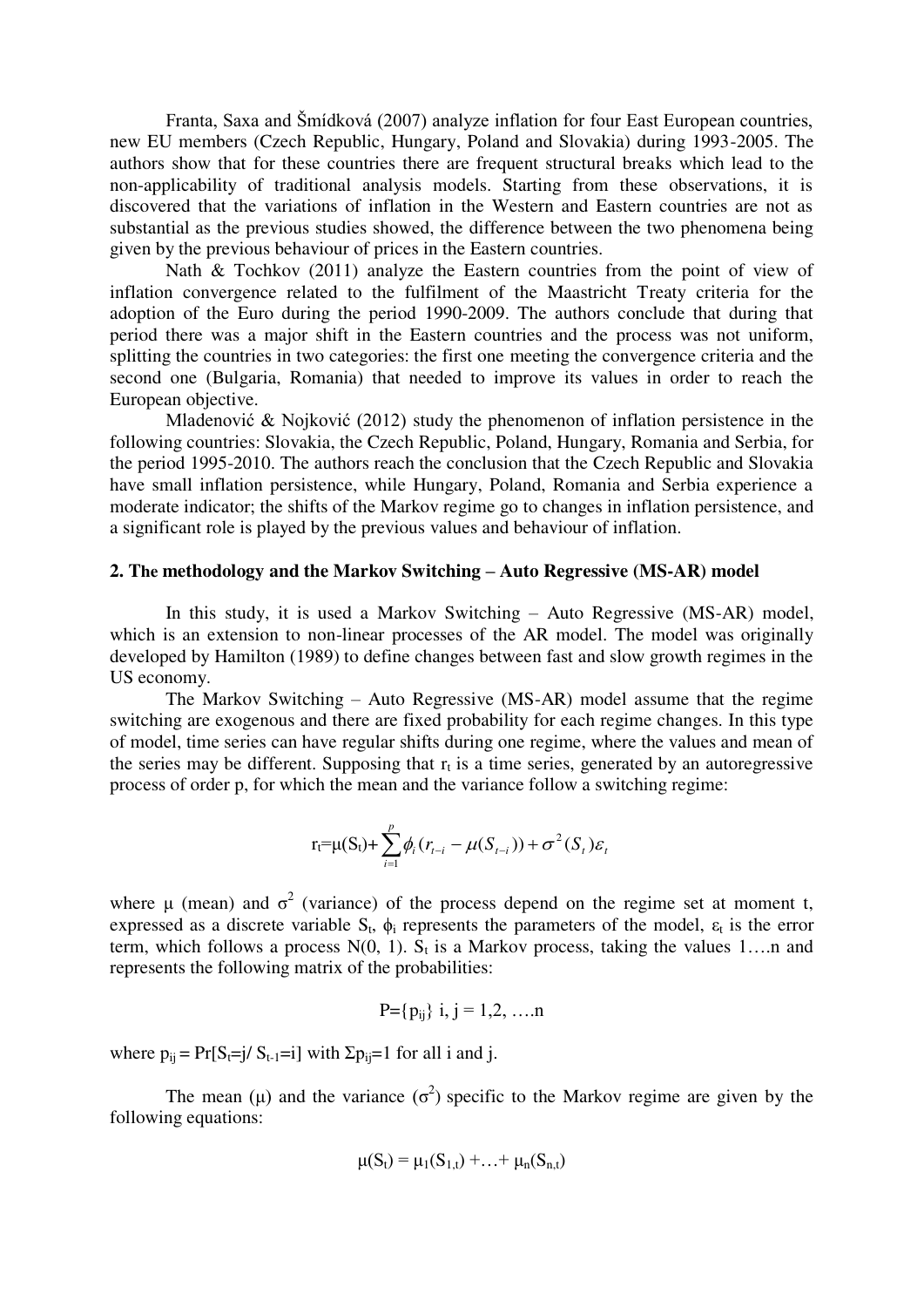$$
\sigma^{2}(S_{t}) = \sigma_{1}^{2}(S_{1t}) + ... + \sigma_{n}^{2}(S_{nt})
$$

where  $S_{it}$  takes values of 1 when  $S_t$  is equal to i and 2 in all the other cases. Thus, the equation 1 can be re-written as:

$$
r_t = \mu_1(S_{1,t}) + \ldots + \mu_n(S_{n,t}) + \gamma_t
$$
  

$$
\gamma_t = \sum_{i=1}^p \phi_i \gamma_t + (\sigma_1^2(S_{1t}) + \ldots + \sigma_n^2(S_{nt}) \epsilon_t)
$$

Starting from equation 2, two state transition probability matrix of Markov process is the following:

Prob[St=1/St-1=1] = p<sup>11</sup> Prob[St=2/St-1=1] = 1- p11 = p<sup>12</sup> Prob[St=2/St-1=2] = p<sup>22</sup> Prob[St=1/St-1=2] = 1- p<sup>22</sup> = p<sup>21</sup>

Where:

 $p_{11} + p_{12} = p_{21} + p_{22} = 1$ 

 $p_{11}$  and  $p_{22}$  - represent the probabilities of the time series of being in the regime 1, given the fact that it was in the previous regime 1, respectively in the regime 2;

 $p_{12}$  - represents the probability that  $\gamma_t$  passes from the regime 1 of t-1 to the regime 2 in the moment t;

 $p_{21}$  - represents the inverse situation.

Furthermore, we will use the MS-AR model to estimate inflation in the considered countries.

## **3. The estimation of the Markov Switching – Auto Regressive (MS-AR) model**

In this paper we use monthly data regarding the Consumer Price Index for 10 East European countries (Bulgaria, Czech Republic, Estonia, Hungary, Latvia, Lithuania, Poland, Romania, Slovakia, Slovenia), for the period January 1990-December 2014. The data are provided by IMF Statistics Outlook and are seasonally adjusted using the Tramo Seats method. Inflation is calculated as  $ln(CPI_t/CPI_{t-1})$  \*1200.

 The Markov Switching – Auto Regressive (MS-AR) model used was that with at least 2 regimes: one for the expansion phase and the other one for the recession phase. Since we used a monthly series we chose the number of lags within the interval 1-12. The results for the 12 MS-AR models, for the countries analysed, are presented in table no.1.

|   | Bulgaria    | Czech      | Estonia    | Hungary    | Latvia      | Lithuania  | Poland     | Romania     | Slovakia   | Slovenia   |
|---|-------------|------------|------------|------------|-------------|------------|------------|-------------|------------|------------|
|   |             | Republic   |            |            |             |            |            |             |            |            |
|   | $-1118.629$ | $-142.820$ | $-903.313$ | $-844.575$ | $-1031.195$ | $-849.894$ | $-882.152$ | $-1083.326$ | $-628.378$ | $-734.974$ |
|   | (2.551)     | (94.530)   | (90.829)   | (48.391)   | (3.964)     | (66.360)   | (37.949)   | (69.621)    | (51.422)   | (1.026)    |
|   | 35.808)     | 73.666)    | 1.496)     | 1.021)     | 134.647)    | 1.497)     | 1.564)     | 2.727)      | 1.198)     | 38.914)    |
| 2 | $-1107.020$ | $-141.376$ | $-882.104$ | $-840.283$ | $-962.941$  | $-838.288$ | $-852.408$ | $-1069.737$ | $-626.220$ | $-716.722$ |
|   | (94.644)    | 72.474     | (90.582)   | (1.010)    | (1.365)     | 1.661      | (26.033)   | (70.133)    | (51.295)   | (88.382)   |
|   | 6.225       | 98.127)    | .818)      | 98.548)    | 274.992)    | 66.882)    | 1.135)     | 2.727)      | .198)      | 2.488      |
| 3 | $-1088.593$ | $-158.384$ | $-856.102$ | $-837.435$ | $-869.078$  | $-824.556$ | $-845.524$ | $-1063.326$ | $-621.701$ | $-712.030$ |
|   | (293.203)   |            | (89.455    | (95.018)   | (90.202)    | (88.870)   | (1.127     | (1.000)     | (1.199     | (120.832)  |

*Table no.1* **Comparing alternative MS-AR Models Log-Likelihood**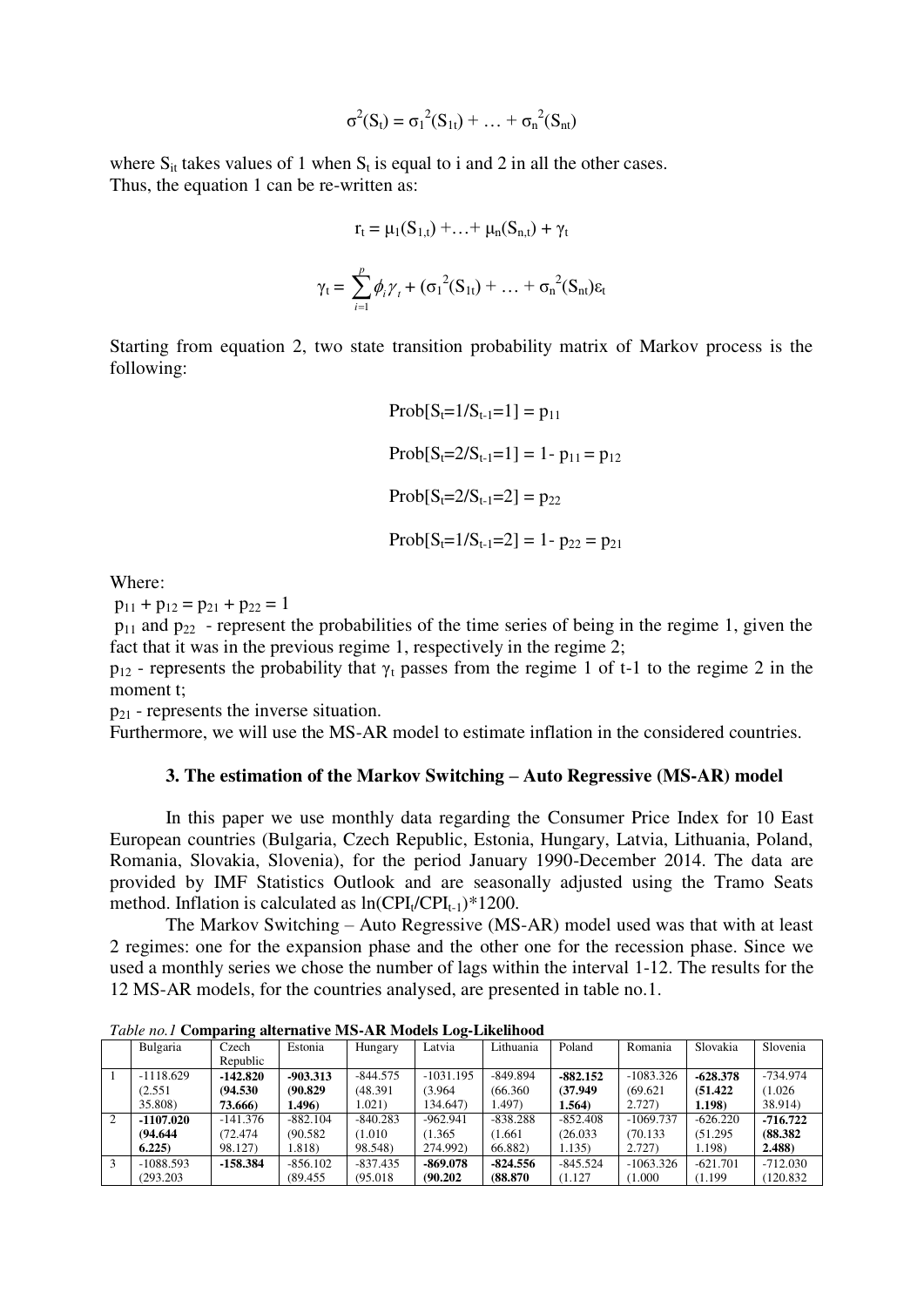|                | 23.352)     |            | 1.331)     | 1.010)     | 1.662)     | 1.662)     | 38.760)    | 89.787)     | 51.054)    | $2.062$ )  |
|----------------|-------------|------------|------------|------------|------------|------------|------------|-------------|------------|------------|
| $\overline{4}$ | $-1095.078$ | $-593.661$ | $-825.830$ | $-823.262$ | $-879.772$ | $-799.707$ | $-829.505$ | $-1053.624$ | $-617.762$ | $-707.270$ |
|                | (92.047)    | (17.702)   | (1.497)    | (96.800)   | (135.174)  | (133.132)  | (1.067)    | (94.970)    | (1.198)    | (109.666)  |
|                | 6.214)      | 1.059      | 135.179)   | 1.010)     | 3.469)     | 1.999)     | 148.145)   | 1.000)      | 51.197)    | 16.053     |
| 5              | $-1086.965$ | $-591.978$ | $-810.463$ | $-813.560$ | $-804.455$ | $-778.432$ | $-825.380$ | $-1057.893$ | $-615.760$ | $-706.096$ |
|                | (6.223)     | (1.059)    | (67.620)   | (65.474)   | (4.930)    | (67.574)   | (145.225)  | (67.305)    | (1.198)    | (2.094)    |
|                | 94.623)     | 17.752)    | 1.495)     | 1.015      | 273.784)   | 1.015      | 1.018)     | 1.726       | 51.255)    | 1.914)     |
|                |             |            |            |            |            |            |            |             |            |            |
| 6              | $-1069.129$ | $-582.110$ | $-814.807$ | $-809.483$ | $-772.955$ | $-752.846$ | $-819.862$ | $-1035.724$ | $-609.537$ | $-682.082$ |
|                | (24.451)    | (1.000)    | (2.619)    | (1.014)    | (38.726)   | (1.496)    | (135.578)  | (66.374)    | (42.775)   | (21.588)   |
|                | 145.518)    | 16.517)    | 51.648)    | 72.227     | 1.341)     | 133.398)   | 1.000      | 1.803)      | 1.379)     | 188.748)   |
| $\tau$         | $-1070.637$ | $-573.709$ | $-797.825$ | $-802.108$ | $-761.919$ | $-748.295$ | $-798.038$ | $-1030.519$ | $-600.122$ | $-669.177$ |
|                | (10.665)    | (1.060)    | (1.770)    | (73.352)   | (66.289)   | (269.931)  | (48.533)   | (3.661)     | (1.198)    | (1.530)    |
|                | 142.722)    | 17.559)    | 130.767)   | 1.013)     | 1.248)     | 2.978)     | 1.329)     | 55.057)     | 49.039)    | 2.884)     |
| 8              | $-1068.563$ | $-570.671$ | $-794.632$ | $-778.201$ | -757.730   | $-750.552$ | $-773.363$ | $-1024.332$ | $-593.158$ | $-662.545$ |
|                | (2.045)     | (1.000)    | (67.613)   | (48.556)   | (67.352)   | (1.743)    | (1.495)    | (2.566)     | (1.198)    | (2.980)    |
|                | 58.144)     | 16.646)    | 2.892)     | 1.062)     | 1.015)     | 135.500)   | 35.356)    | 38.838)     | 50.672)    | 2.158)     |
| 9              | $-1031.057$ | $-565.468$ | $-784.359$ | $-769.163$ | $-732.372$ | $-742.676$ | $-765.379$ | $-1012.24$  | $-589.178$ | $-657.161$ |
|                | (353.992)   | (17.672)   | (1.866)    | (1.124)    | (262.610)  | (1.035)    | (31.145)   | (3.345)     | (50.462)   | (5.064)    |
|                | 139.863)    | 1.059      | 87.377)    | 36.136)    | 5.683)     | 29.074)    | 1.466)     | 91.877)     | 1.197)     | 2.501)     |
| 10             | $-1043.069$ | $-559.991$ | $-785.804$ | $-765.686$ | $-719.583$ | $-701.018$ | $-760.999$ | $-1011.261$ | $-588.135$ | $-643.044$ |
|                | (5.425)     | (1.000)    | (7.565)    | (1.016)    | (256.798)  | (35.963)   | (1.585)    | (2.559)     | (42.796)   | (1.592)    |
|                | 69.737)     | 15.969)    | 87.502)    | 56.779)    | 1.003)     | 1.028)     | 35.102)    | 38.478)     | 1.023)     | 2.838      |
| 11             | $-1032.707$ | $-552.400$ | $-772.627$ | $-750.493$ | $-702.177$ | $-683.416$ | $-722.189$ | $-1006.106$ | $-582.809$ | $-639.215$ |
|                | (10.664)    | (1.057)    | (132.388)  | (59.479)   | (270.218)  | (1.030)    | (1.126)    | (80.258)    | (43.413)   | (3.274)    |
|                | 142.837)    | 18.289)    | 1.052)     | 1.017)     | 1.371)     | 33.946)    | 18.303)    | 1.976)      | 1.023)     | 1.998)     |
| 12             | $-1027.200$ | $-548.992$ | $-768.892$ | $-682.786$ | $-688.479$ | $-659.477$ | $-711.901$ | $-1016.740$ | $-548.478$ | $-636.631$ |
|                | (6.441)     | (18.325)   | (21.647)   | (1.040)    | (131.274)  | (17.978)   | (15.778)   | (2.026)     | (1.011)    | (1.007)    |
|                | 112.193)    | 1.057)     | 132.327    | 25.538)    | 1.502)     | 1.058)     | 1.067)     | 29.459)     | 87.664)    | 1735.5     |

At this point, we will make the optimum selection of the number of lags for the AR model. In our case, the selection is performed by combining two criteria: maximum loglikelihood and the sum of the expected periods, 1 and 2. It can be noticed that for the 10 East European countries under analysis, the supplementary addition of a lag leads to the improvement of the maximum log-likelihood.

Still, once the number of lags increases the second indicator, the sum of expected periods, also decreases. Under these conditions, by combining the established criteria, one may choose the models corresponding to the Eastern countries, in the lag interval of 1-4. The optimum Markov Switching model for the Czech Republic, Estonia, Poland and Slovakia is AR (1), for Bulgaria and Slovenia AR(2), for Latvia and Lithuania AR (3), and for Hungary and Romania AR (4).

After the selection of the optimum model we will lay out the MS-AR models specific for each country and the results obtained are presented in table no.2. For all models, the Markov convergence process was achieved; the coefficients for AR are significant.

| <i>Labic III.2</i> THe estimated coemercins for the MIS-AR models |   |          |          |         |         |          |           |         |          |          |          |
|-------------------------------------------------------------------|---|----------|----------|---------|---------|----------|-----------|---------|----------|----------|----------|
|                                                                   |   | Bulgaria | Czech    | Estonia | Hungary | Latvia   | Lithuania | Poland  | Romania  | Slovakia | Slovenia |
|                                                                   |   |          | Republic |         |         |          |           |         |          |          |          |
| Regime                                                            |   | 6.267    | 123.982  | 3.782   | 3.907   | 3.447    | 2.291     | 4.239   | 11.735   | 1.884    | 2.468    |
| Coefficient                                                       |   | (0.261)  | (0.000)  | (0.000) | (0.000) | (0.000)  | (0.313)   | (0.000) | (0.012)  | (0.000)  | (0.000)  |
| Regime                                                            | 2 | 74.394   | 122.028  | 64.858  | 30.741  | 111.026  | 64.519    | 24.061  | 101.034  | 20.719   | 17.257   |
| Coefficient                                                       |   | (0.000)  | (0.000)  | (0.000) | (0.000) | (0.000)  | (0.000)   | (0.000) | (0.000)  | (0.000)  | (0.000)  |
| Common                                                            |   |          |          |         |         |          |           |         |          |          |          |
| AR(1)                                                             |   | 0.530    | 0.994    | 0.578   | 0.338   | 0.341    | 0.607     | 0.709   | 0.771    | 0.421    | 0.469    |
|                                                                   |   | (0.000)  | (0.000)  | (0.000) | (0.000) | (0.000)  | (0.000)   | (0.000) | (0.000)  | (0.000)  | (0.000)  |
| AR(2)                                                             |   | 0.371    |          |         | 0.195   | 0.453    | 0.099     |         | $-0.051$ |          | 0.083    |
|                                                                   |   | (0.000)  |          |         | (0.013) | (0.000)  | (0.065)   |         | (0.489)  |          | (0.097)  |
| AR(3)                                                             |   |          |          |         | 0.882   | $-0.465$ | 0.159     |         | 0.146    |          |          |
|                                                                   |   |          |          |         | (0.901) | (0.000)  | (0.045)   |         | (0.039)  |          |          |
| AR(4)                                                             |   |          |          |         | 0.221   |          |           |         | 0.016    |          |          |
|                                                                   |   |          |          |         | (0.001) |          |           |         | (0.761)  |          |          |
| LOG(SIGMA)                                                        |   | 2.224    | $-0.933$ | 1.810   | 1.314   | 1.703    | 1.583     | 1.412   | 2.206    | 0.875    | 1.125    |
|                                                                   |   | (0.000)  | (0.000)  | (0.000) | (0.000) | (0.000)  | (0.000)   | (0.000) | (0.000)  | (0.000)  | (0.000)  |

*Table nr.2* **The estimated coefficients for the MS-AR models**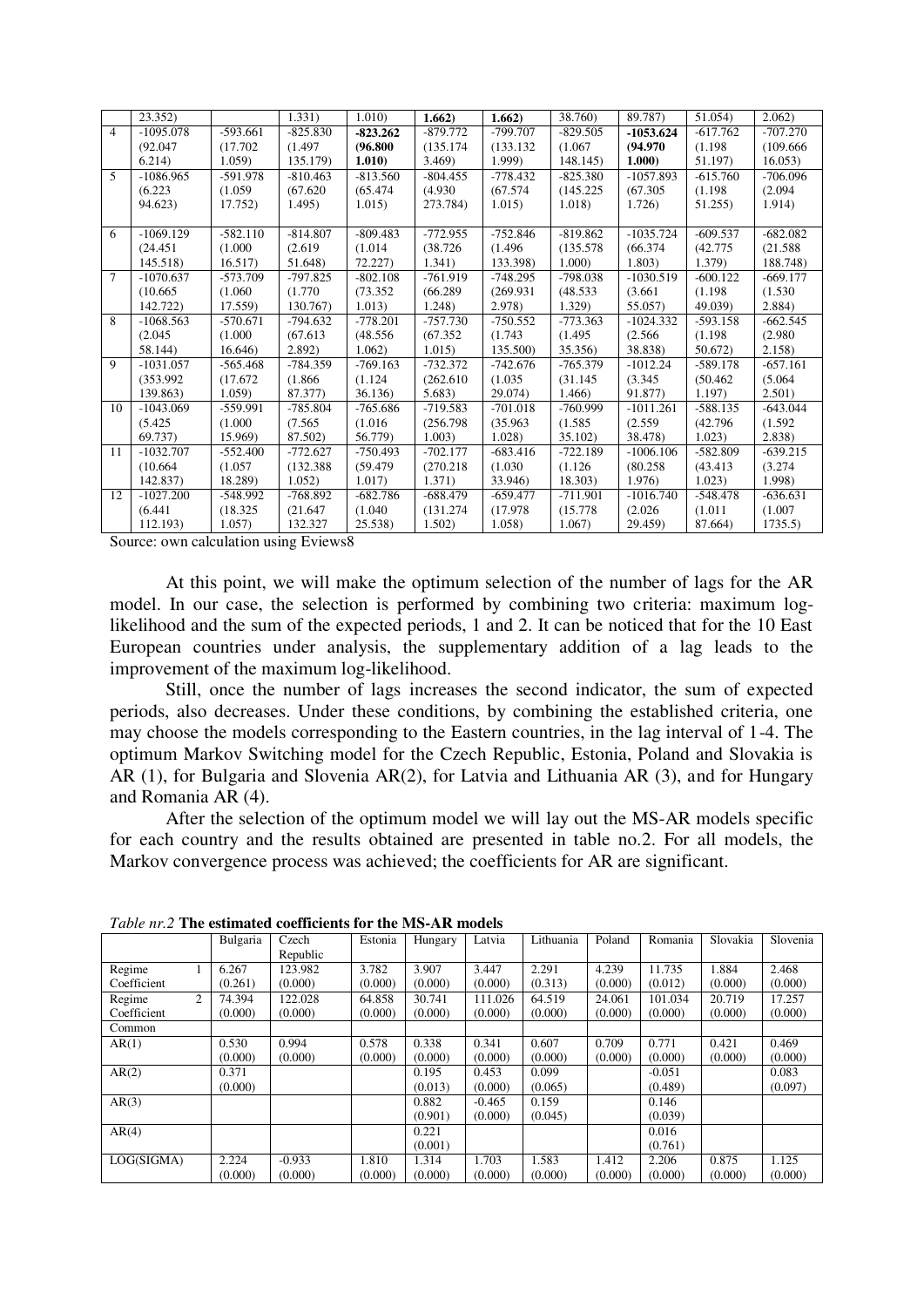| .<br>$\sim$<br>Probability                     | 0.989 | 0.989        | 0.988 | 0.989 | 0.988 | 0.988         | 0.07        | 0.98 <sup>c</sup> | 0.980                   | 0.988 |  |
|------------------------------------------------|-------|--------------|-------|-------|-------|---------------|-------------|-------------------|-------------------------|-------|--|
| <br>$\sim$<br>Probability                      | 0.160 | 012<br>v.v.o | J.668 | 0.989 | 0.601 | ° 1.<br>0.614 | 630<br>v.v. | 0.366             | $\circ$<br>ے -<br>v.v., | 0.401 |  |
| k'assanan asassa anlasslabang sangan lisangsak |       |              |       |       |       |               |             |                   |                         |       |  |

In what follows, we will present for each country the graphs with the periods of inflation growth and decrease for the period 1990-2014, specific for each MS-AR model.

Bulgaria has known three strong periods of inflation growth (1990M01 – 1991M11; 1992M02-1992M05; 1993M10-1994M11); the periods of inflation decrease correspond to the other periods within the interval 1990-2014.

*Figure no.1* **Inflation in Bulgaria** 



Source: own calculation using Eviews8

During the early period of transition, Bulgaria has recorded a drop of the GDP of 40%, failed privatizations, endemic corruption and inflation rates of over 300% during certain months (figure no.1).

Czech Republic has experienced a single period of strong inflation increase during the period under analysis: 1993M10 – 1994M7.

*Figure no.2* **Inflation in Czech Republic** 



Source: own calculation using Eviews8

After this period, Czech Republic passed to an inflation targeting policy, the inflation rates registering reduced values afterward (figure no.2).

Estonia has experienced hyper-inflation during the period 1992M2-1993M4 (as it can be also noticed in the graph), due to the collapse of the Soviet Union, price liberalization, monetary reform.

*Figure no.3* **Inflation in Estonia**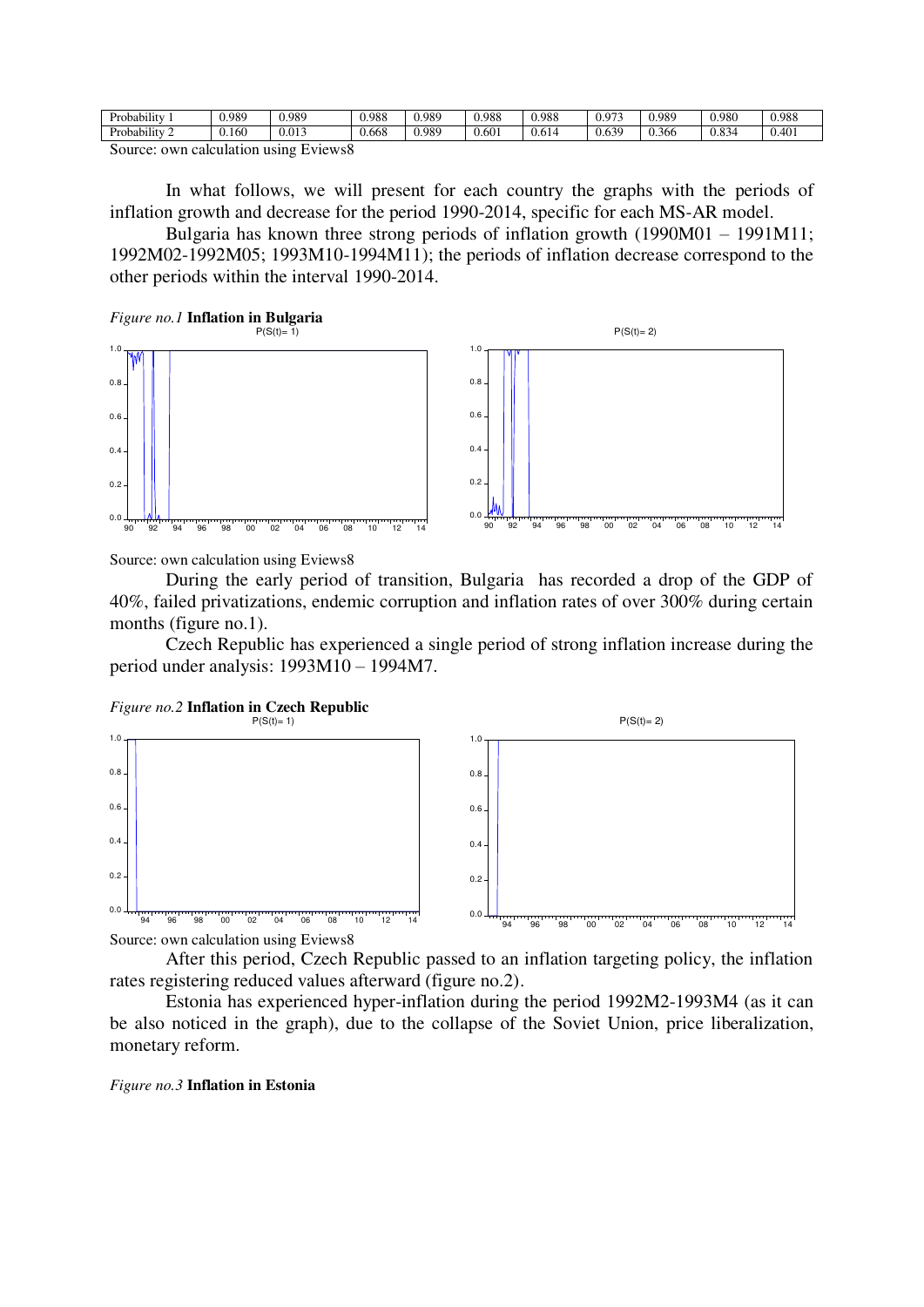

After this period, there is a 16-year time span with inflation decrease and then a short period of increase which manifested through the credit and bank boom in 2007M4-2007M7 (figure no.3).

Hungary has 3 periods of strong inflation increase after 1990 (1990M3-1990M8, 1991M10-1992M5; 1996M2-1996M7) with values over 135%.





In Hungary the phenomenon began to slow down after the years 2000 and reaching values inferior to 10% (figure no.4).

Latvia knows a single period of hyper-inflation (1992M3-1992M11), specific to price liberalization and country's independence in the beginning of the early 90s.



Source: own calculation using Eviews8

Lithuania experiments two periods of hyper-inflation (1992M3-1992M10 and 1993M6-1993M12) with values over 120% after gaining independence.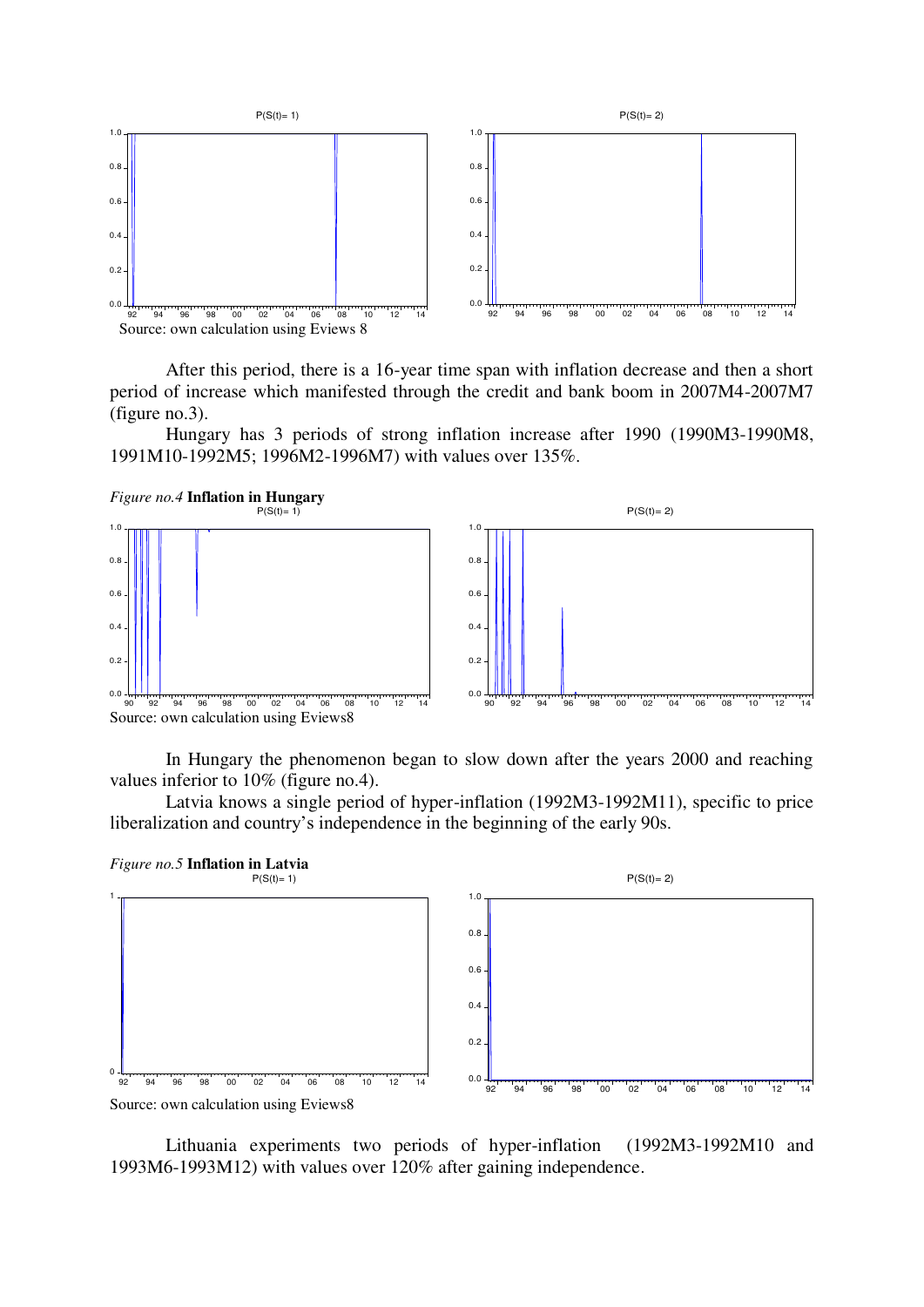

In the subsequent periods in Lithuania there are phenomena of disinflation, presently reaching even deflation (figure no.6).

Poland knows strong periods of hyper-inflation during the periods analyzed (1990M3- 1990M9; 1991M6-1992M1; 1993M4-1993M8; 1994M7-1994M12; 1995M10-1996M3) corresponding to the passage to the market economy and promotion of the shock therapy.



After 1997, in Poland, inflation is targeted and in the present the phenomenon registers mitigation until values of below 5% (figure no.7).

Romania has 3 periods of hyper-inflation, corresponding to the periods of economic difficulty the country went through: 1991M2-1991M11 (price liberalization), 1992M11- 1993M8 (massive privatization of state companies) and 1997M2-1998M1 (economic crisis combined with high unemployment).

*Figure no.8* **Inflation in Romania** 



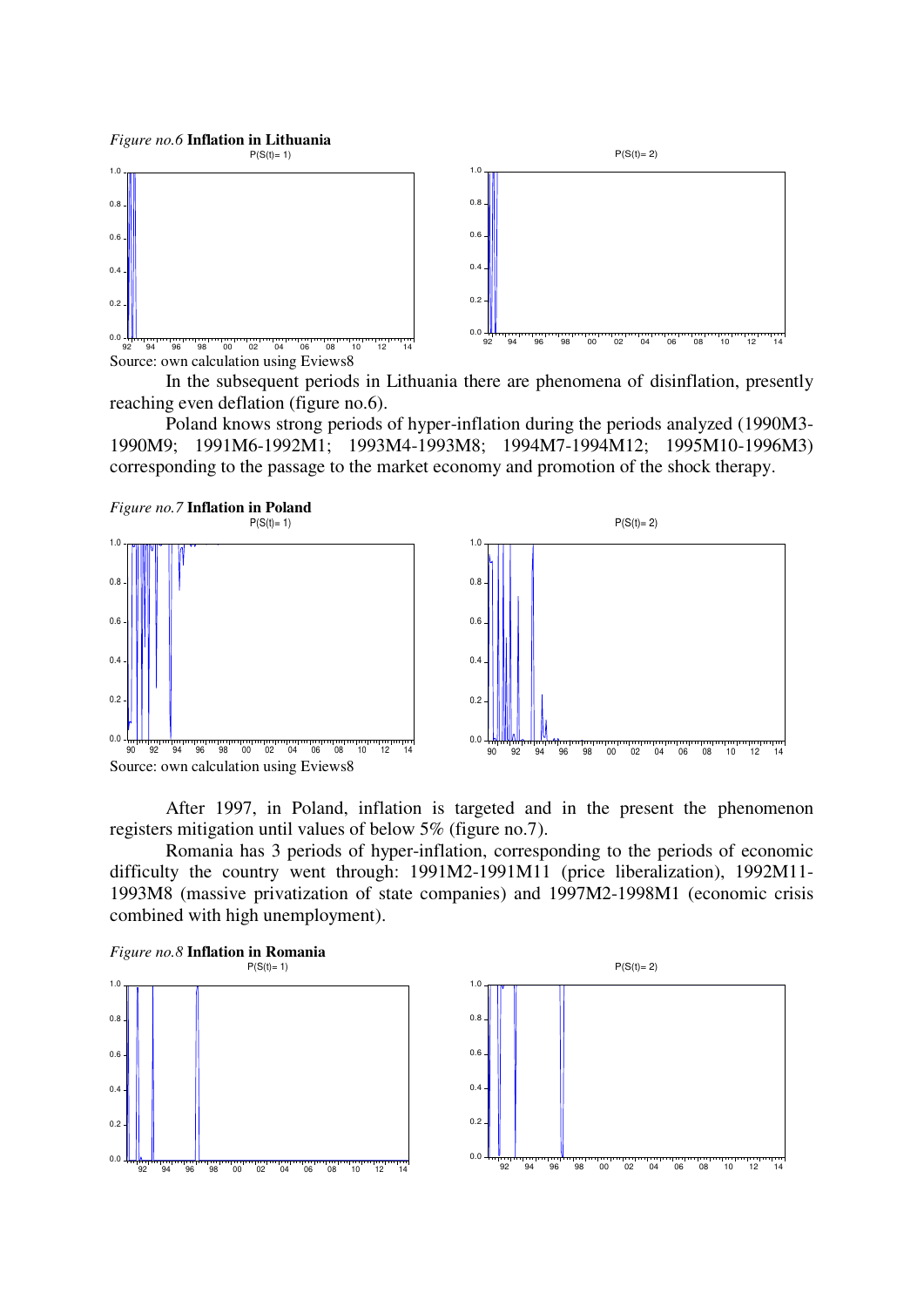Nowadays, inflation in Romania has values under 2% (figure no.8). This can be considered as the results of the inflation targeting policy that begun in 1999.

Slovakia has known 3 periods of increased inflation (1993M7-1994M5; 1998M10- 2000M2; 2003M11-2004M6) corresponding to the breaking from the former Czechoslovakia, the crisis in Russia and EU adherence.

*Figure no.9* **Inflation in Slovakia**   $P(S(t)=1)$ 



After these stages, inflation in Slovalia started to decrease, currently reaching negative values (figure no.9).

Slovenia was faced with only two periods of increased inflation (1991M4-1991M9 and 1992M10-1993M5), subsequent to the gain of independence caused by the economy liberalization and passage to the market economy.





In Slovenia inflation gradually decreases and nowadays, it is convergent with the inflation in the Western countries (figure no.10).

# **4. Conclusions and Future Research Directions**

Inflation rates vary across the Central and Eastern European (CEE) countries and across time, but inflation has generally exceeded the levels observed in the "old" EU countries in the West.

This paper aims to analyse the inflation phenomenon in Central and Eastern Europe in the period 1990-2014, a time in which the CEE considered countries passed from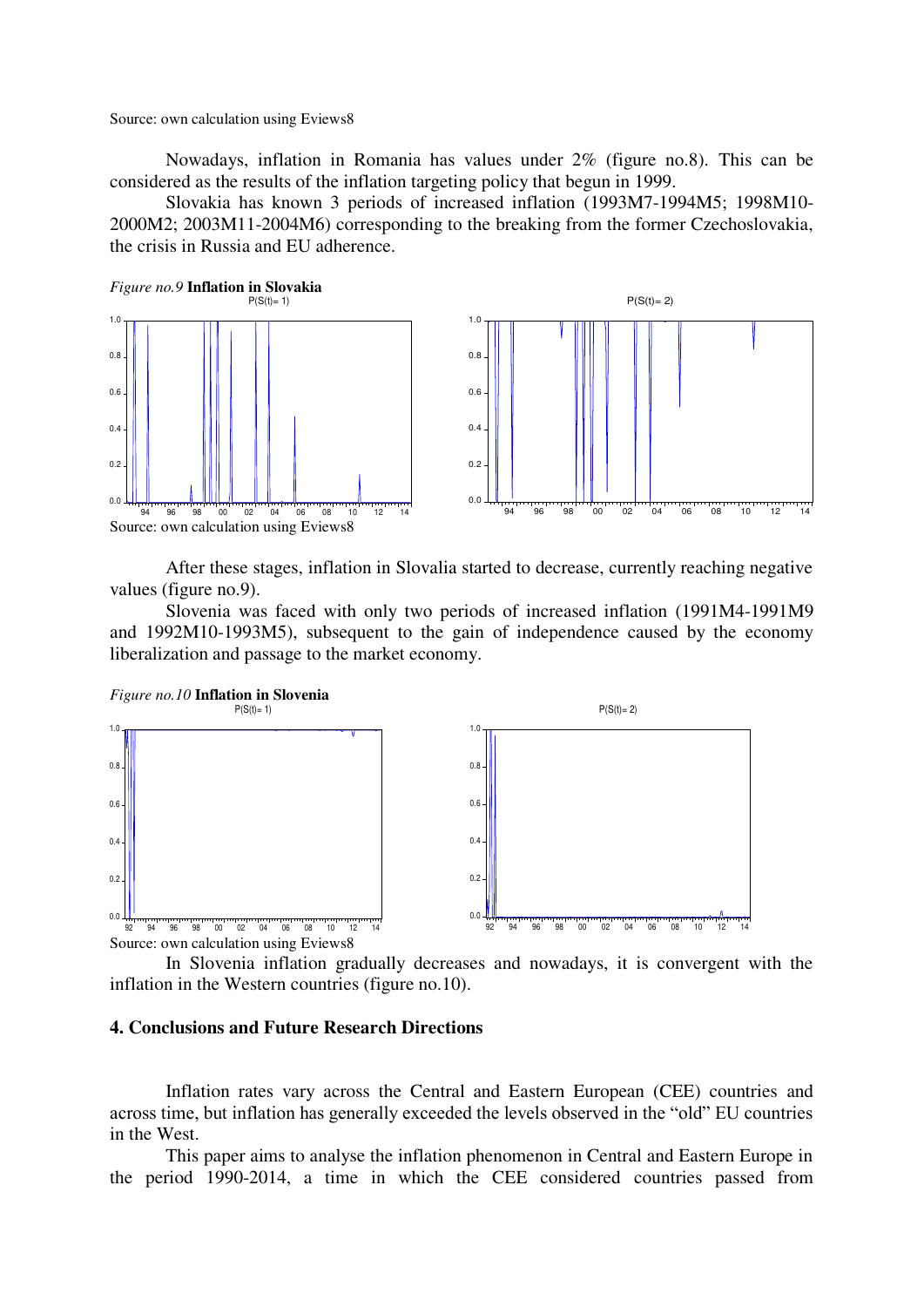hyperinflation to deflation. These countries, that were in the considered period, in transition from a centralized system economy to a free market economy, have struggled with a strong inflationary process, manifesting itself in the first years of transition as corrective inflation, following that persistent imbalance between supply and demand to change it into a structural inflation.

After a turbulent transition period, the considered countries succeeded to become EU members and gradually fulfil the convergence criteria specified in the Maastricht Treaty for the Euro adoption.

The current paper is focused on the examination of the inflation phenomenon in 10 CEE countries from the start of the transition in 1990 until 2014. For the purpose of this analysis, we used certain Markov Switching type non-parametric models, in order to eliminate the inadvertences of traditional methods.

The conclusions of this paper show that in the last 25 years, the inflation phenomenon has gone through all its stages: hyper-inflation, moderate inflation and even deflation, being in a permanent relationship with the local economic events. Despite this, there are significant differences between the 10 countries analysed: if at the beginning of the 90s, hyper-inflation manifested against the backdrop of price liberalization and economic reforms in all East European countries, in the years 2000 the speed and quality of economic reforms led to significant differences between them; after the EU adherence, economic stability led again to the convergence of the inflationist phenomenon between the respective countries, even reaching deflation.

Because in the present study the MS-AR models conducted to convincing results, it is possible to establish future research directions by using the same methodology. One direction would assume the extension of the MS-AR model by introducing more exogenous variables that influence inflation, such as the wages or the unemployment, or by changing the transition probabilities (increasing them). Another direction of research would imply analyzing the causal relationship between inflation and inflation uncertainty by identifying the short term and long term components. Also, in the background of adhering to Eurozone, using the MS-AR model, the inflation persistence and inflation convergence phenomena can be identified and that would give more information to the policy makers in introduction of more efficient measures.

## **Acknowledgement**

This work was financed by Alexandru Ioan Cuza University of Iași, Romania, through project *The analysis of the causal relationships between inflation, economic growth and their uncertainties on emerging economies,* code GI-2014-11, Grants for Alexandru Ioan Cuza University of Iași, Romania young researchers.

#### **References**

- Becker, B., Hall, S. (2009), "How far from the Euro Area? Measuring convergence of inflation rates in Eastern Europe", *Economic Modelling*, vol.26, no.4, pp.788-798.
- Bhar, R., Hamori, S. (2004), "The link between inflation and inflation uncertainty: evidence from G7 countries" *Empirical Economics*, vol.29, no.4, pp.825-853.
- Bialowolski, P. Żochowski, D.Ł., (2011), "Modelling Inflation Using Markov Switching Models: Case of Poland, 1992-2005." *Prace i Materiały*, vol.86, no.1, pp.185-199.
- Brada, J.C., Kutan, A., Zhou, S. (2005), "Real and monetary convergence between the European Union's core and recent member countries: a rolling cointegration approach", *Journal of Banking & Finance*, vol.29, no.1, pp. 249-270.
- Butt, B. Z., Rehman, K., Azeem, M. (2010), "The causal relationship between inflation, interest rate and exchange rate: the case of Pakistan", *Transformation in Business & Economics*, vol.9, no.2.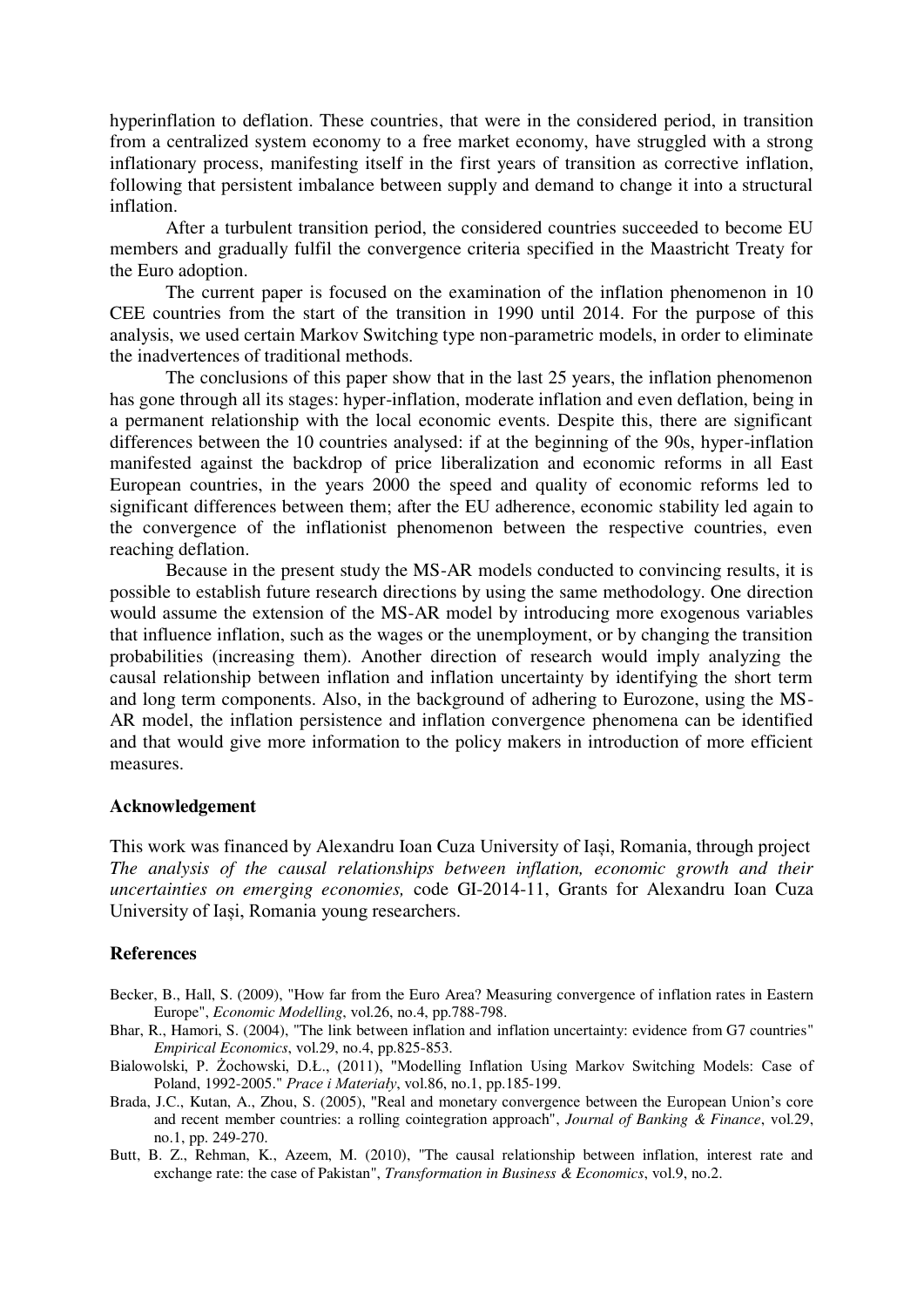- Caporale, G. M., Skare, M. (2014), "Testing the linkages between output growth, inflation and employment growth: evidence from a panel vector autoregression", *Transformation in Business & Economics*, vol.13, no.2.
- Cihak, M., Holub, T. (2001), "Convergence of relative prices and inflation in Central and Eastern Europe", *International Monetary Fund*, No.2001-2124
- De Grauwe, P., Schnabl, G. (2008), "Exchange rate stability, inflation, and growth in (South) Eastern and Central Europe", *Review of Development Economics*, vol.12, no.3, pp.530-549.
- Drine, I., Rault, C. (2006), "Testing for inflation convergence between the Euro Zone and its CEE partners", *Applied Economics Letters*, vol.13, no.4, pp.235-240.
- Fountas S., Ioannidis A., Karanasos M. (2004), "Inflation, Inflation Uncertainty and a Common European Monetary Policy", *The Manchester School*, vol.72, no.2, pp.221–242.
- Franta, M., Saxa, B., Šmídková, K. (2007), "Inflation Persistence in New EU Member States: Is It Different Than in the Euro Area Members?", *Czech National Bank, Economic Research Department.*
- Hamilton, J.D. (1989), "A new approach to the economic analysis of nonstationary time series and the business cycle", *Econometrica: Journal of the Econometric Society*, Vol. X, No X, pp.357-384.
- Hasanov M., Omay T. (2011), "The Relationship Between Inflation, Output Growth, and Their Uncertainties: Evidence from Selected CEE Countries", *Emerging Markets Finance and Trade*, Vol.47, No X, pp.5–20.
- Kim, C.J. (1993), "Unobserved-Component Time-Series Models with Markov-Switching Heteroskedasticity: Changes in Regime and the Link between Inflation Rates and Inflation Uncertainty", *Journal of Business and Economic Statistics*, vol.11, no X, pp. 341-349.
- Kočenda, E., Kutan, A., and Yigit, T. (2006), "Pilgrims to the Eurozone: How far, how fast?", *Economic Systems*, vol.30, no.4, pp.311-327.
- Kutan, A.M., Yigit, T. (2004), "Nominal and real stochastic convergence of transition economies", *Journal of Comparative Economics*, vol.32, no.1, pp.23-36.
- Lupu, D., Asandului, M. (2014), "Considerations on the relationship between exchange rates and stock markets in Eastern Europe in time of crisis", *Transformation in Business & Economics*, Vol. 13 Issue 3C, p.430- 445.
- Mladenović, Z., Nojković, A. (2012), "Inflation persistence in central and southeastern Europe: evidence from univariate and structural time series approaches", *Panoeconomicus*, vol.59, no.2, pp.235-266.
- Nath, H.K., Tochkov, K. (2013), "Relative inflation dynamics in the new EU member countries of Central and Eastern Europe", Empirical Economics, vol.45, no.1, pp.1-22.
- Petreski, M. (2011), "A Markov switch to inflation targeting in emerging market peggers with a focus on the Czech Republic, Poland and Hungary", *Focus on European Economic Integration*, vol.3, no.11, pp.47- 63.
- Pintilescu, C., Jemna, D. V., Viorică, E. D., Asandului, M. (2014), "Inflation, Output Growth, and Their Uncertainties: Empirical Evidence for a Causal Relationship from European Emerging Economies", *Emerging Markets Finance and Trade*, vol. 50, sup.4, pp. 78-94.
- Siklos, P.L. (2010), "Meeting Maastricht: Nominal convergence of the new member states toward EMU", *Economic Modelling*, vol.27, no.2, pp.507-515.
- Simon, J. (1996), "A Markov-switching model of inflation in Australia", No.9611, *Reserve Bank of Australia*.
- Thams, A. (2007), "Inflation Transmission in the EMU: A Markov-Switching VECM Analysis", Available at SSRN[: http://ssrn.com/abstract=1032108](http://ssrn.com/abstract=1032108) or<http://dx.doi.org/10.2139/ssrn.1032108>
- Viorica, D., Jemna, D., Pintilescu, C., & Asandului, M. (2014). "The Relationship between Inflation and Inflation Uncertainty. Empirical Evidence for the Newest EU Countries", *PloS ONE*, vol.9, no.3, e91164.

# **CONSIDERATIONS REGARDING INFLATION'S EVOLUTION IN CENTRAL AND EASTERN EUROPEAN COUNTRIES**

#### **Dan Lupu, Nicoleta Sîrghi, Mircea Asandului**

#### **Summary**

*Inflation is a macroeconomic phenomenon, intensively experimented by the Central and Eastern European (CEE) countries, new members of the European Union. The analysis was performed on a group of 10 Central and East European countries for the period 1990- 2014. The aim of this study is to analyse the inflation phenomenon in this countries in the mentioned period that has been characterized by passing from hyperinflation to deflation. The evolution of inflation rate is extremely important in the present context because of the EU*